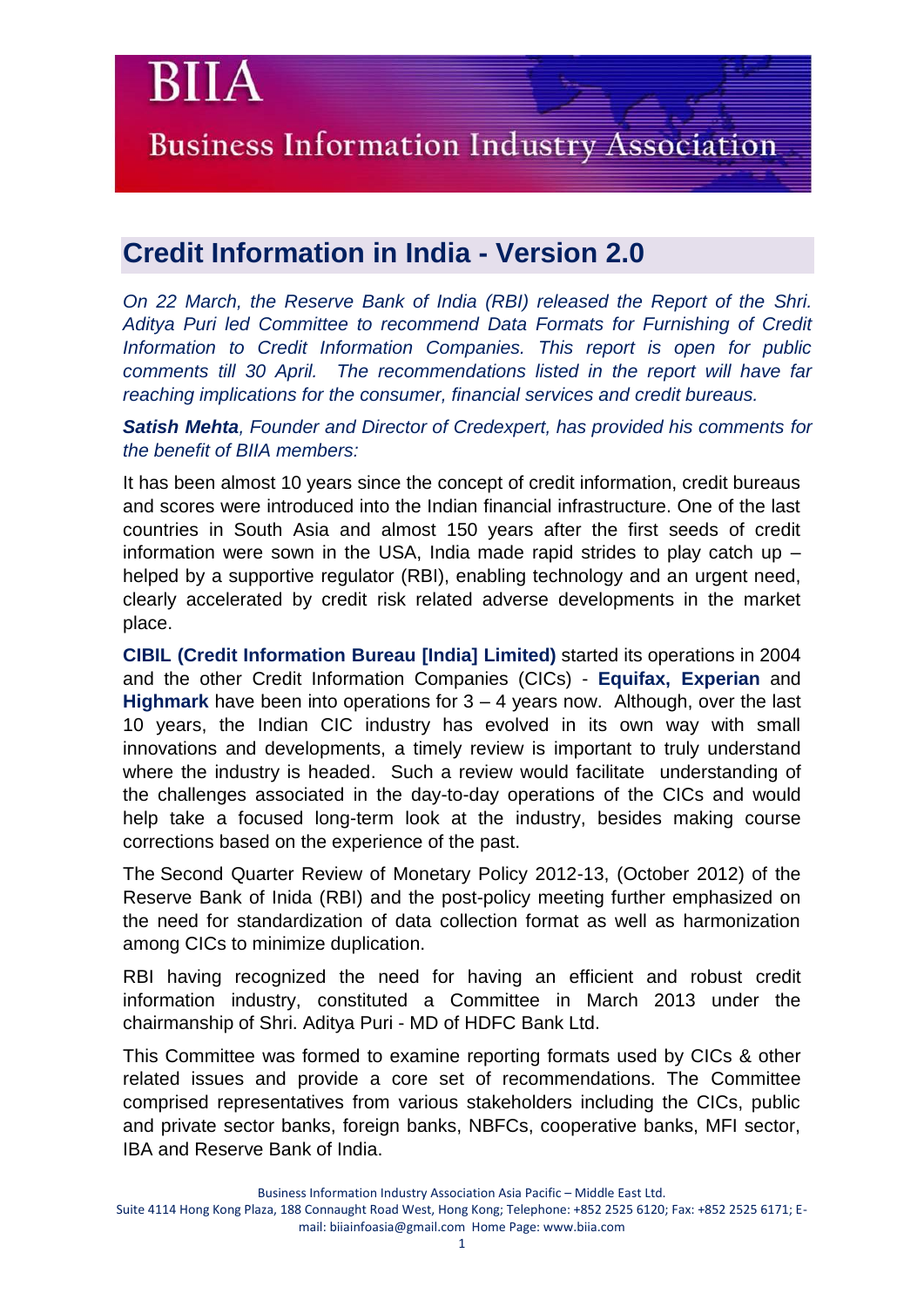

The Committee has presented its Report to the RBI. The recommendations, if receive a green signal from RBI, would have an impact on various stakeholders involved viz. CICs, credit institutions and the consumer. It is interesting to note that the consumer is one such stakeholder who would be impacted by each of these recommendations. Hence, the interest of the consumer would have to be kept paramount in reviewing them.

Before one can understand and state a view on whether these recommendations are implementable and the impact of the same, here is a graphical representation of the industry. The Committee, in its report has highlighted the associated challenges and has also successfully addressed them with its core set of recommendations.

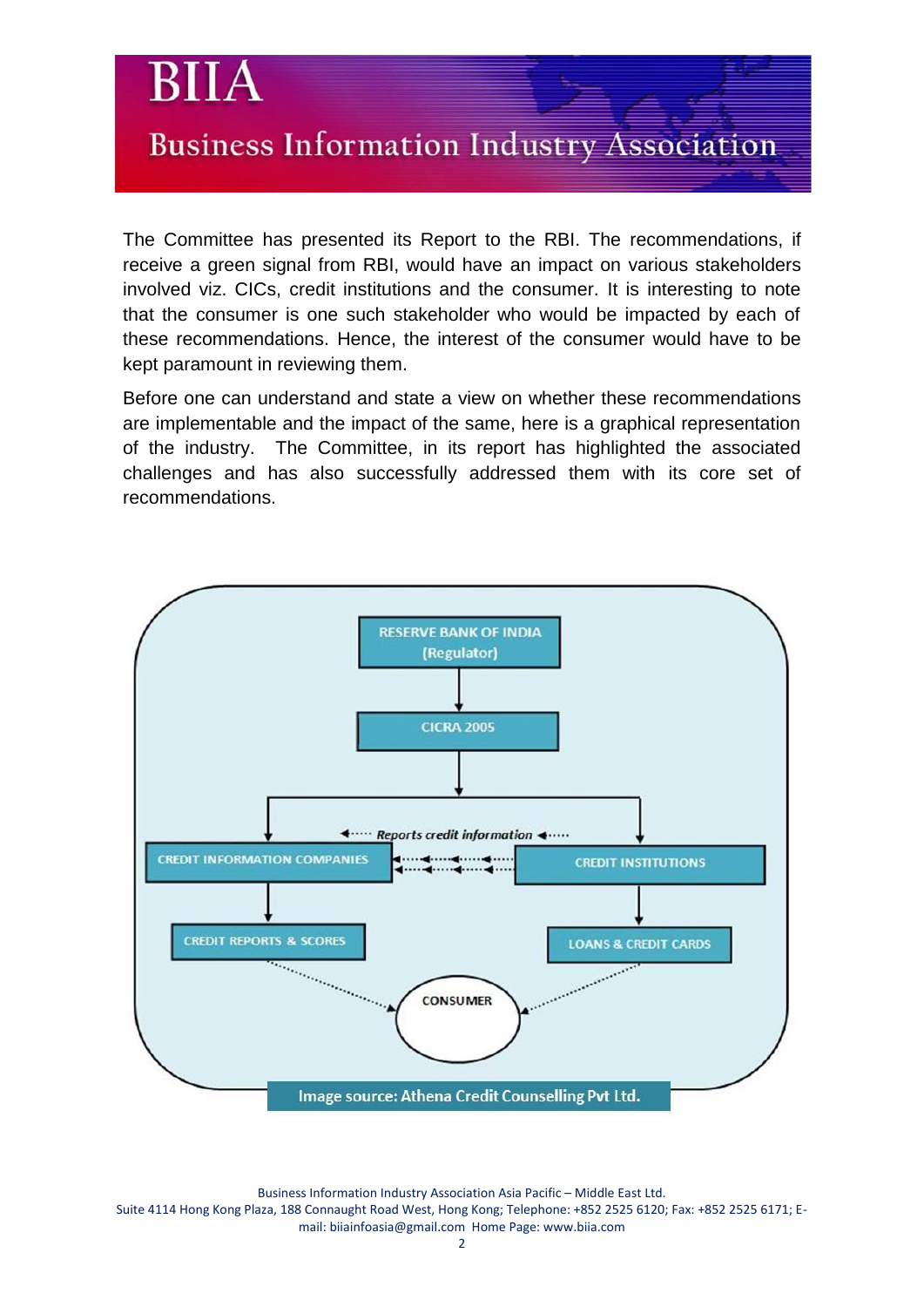**Business Information Industry Association** 

Bl

The table below lists the top recommendations that would have an impact on the consumer – the most important stakeholder in this entire system.

Each one of these recommendations is well thought through and will benefit the lender, the borrower and consequently the system.

| #                | <b>Top Recommendations</b>                                                                                                                                                                        | Implementable |
|------------------|---------------------------------------------------------------------------------------------------------------------------------------------------------------------------------------------------|---------------|
| $\mathbf{1}$     | Credit institutions to be mandated to become members<br>of all CICs                                                                                                                               | ☺             |
| $\overline{2}$   | Credit institutions to furnish credit information to all<br>CICs in a standard format<br>a) CIBIL format for consumer and commercial bureau<br>reporting<br>b) High Mark format for MFI reporting | ☺             |
| 3                | Credit institutions to furnish credit information to CICs<br>on a monthly basis or at shorter intervals                                                                                           | ⊜             |
| 4                | One base level consumer CIR free of cost to be provided<br>to each borrower for every financial year by each CIC.                                                                                 | ⊛             |
| $5\phantom{.0}$  | Tri-bureau report to be introduced (aggregated report)                                                                                                                                            | ⊛             |
| 6                | CICs to provide credit scores in a standard range (CIBIL<br>range of 300 - 900 to be followed)                                                                                                    | ☺             |
| $\overline{7}$   | Fast & cheap redressal of customer grievances vis-a-vis<br>CICs to be set up                                                                                                                      | ☺             |
| 8                | CICs and credit institutions to adhere to timelines<br>stipulated under the CIC Rules (for updation, alteration of<br>credit information, resolution of disputes, etc.)                           | ☺             |
| $\boldsymbol{9}$ | Credit institutions to centralize the system of issuing<br><b>NOCs to borrowers</b>                                                                                                               | ⊕             |
| 10               | First time loan applications not to be rejected due to lack<br>of credit history                                                                                                                  | ☺             |
| 11               | CIC format should mention one bucket overdue in case<br>only one full installment is due                                                                                                          | ☺             |

Business Information Industry Association Asia Pacific – Middle East Ltd.

Suite 4114 Hong Kong Plaza, 188 Connaught Road West, Hong Kong; Telephone: +852 2525 6120; Fax: +852 2525 6171; Email: biiainfoasia@gmail.com Home Page: www.biia.com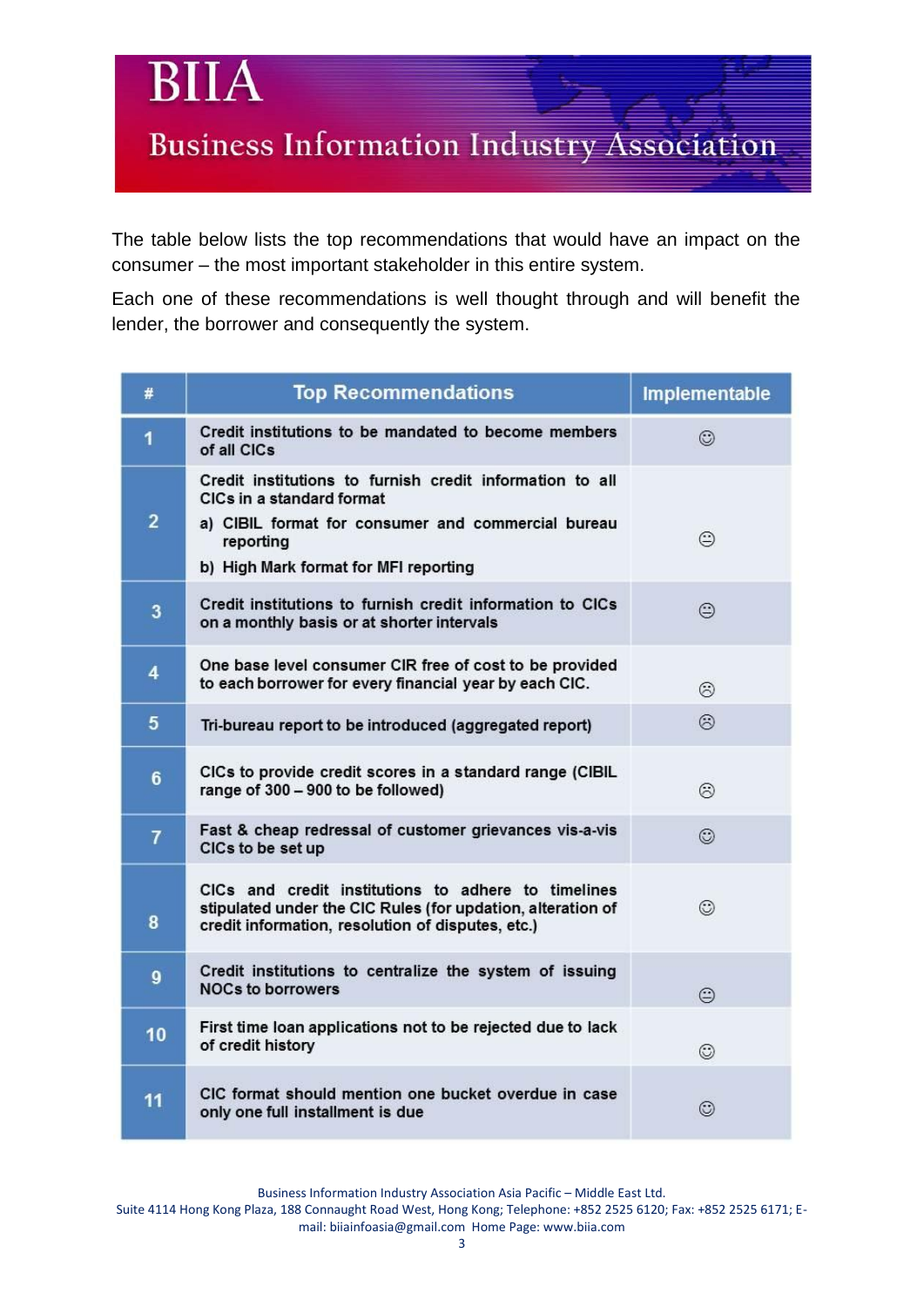## **Business Information Industry Association**



It is important to understand that an efficient credit information system in any country is not about identifying the defaulter – whilst that is definitely one value add – the main purpose is to recognize good behavior by a borrower and ultimately reward through a reduced risk v/s reward play.

It could lead to a positive influence on productive investment spending and also

induce positive credit discipline, create awareness about the benefits of having a healthy credit life and the importance of proper management of liabilities amongst others. Also, NPA's will reduce, resulting in an overall systemic improvement in the performance of the banking industry.

As always, the devil is in the detail and the implementation of these recommendations. Some will require changes in the law (The Credit Information Companies [Regulation] Act, 2005) that governs this domain (points 1, 3 and 4 of the table) and some will require technology changes by the CIC/lender (points 5 and 6 of the table)

This will take time, effort and costs and the RBI, in continuation of its proactive responses, should ensure that all the recommendations that it accepts and are implemented immediately.

The Committee has made a host of other recommendations, all of which will make the Indian credit information industry more robust and complete. Some of these are:

- Inclusion of information related to Commercial Paper & Derivatives in the CICs data format
- Linking consumer & commercial reports
- Providing alerts to credit institutions to avoid multiple/fraudulent financing
- Adding new fields in the reporting format

At the core of the credit information system, is the individual - the consumer who is most effected by all that happens. The RBI and the Committee missed out on a few key areas which would have further helped make this excellent report, more effective.

Suite 4114 Hong Kong Plaza, 188 Connaught Road West, Hong Kong; Telephone: +852 2525 6120; Fax: +852 2525 6171; Email: biiainfoasia@gmail.com Home Page: www.biia.com